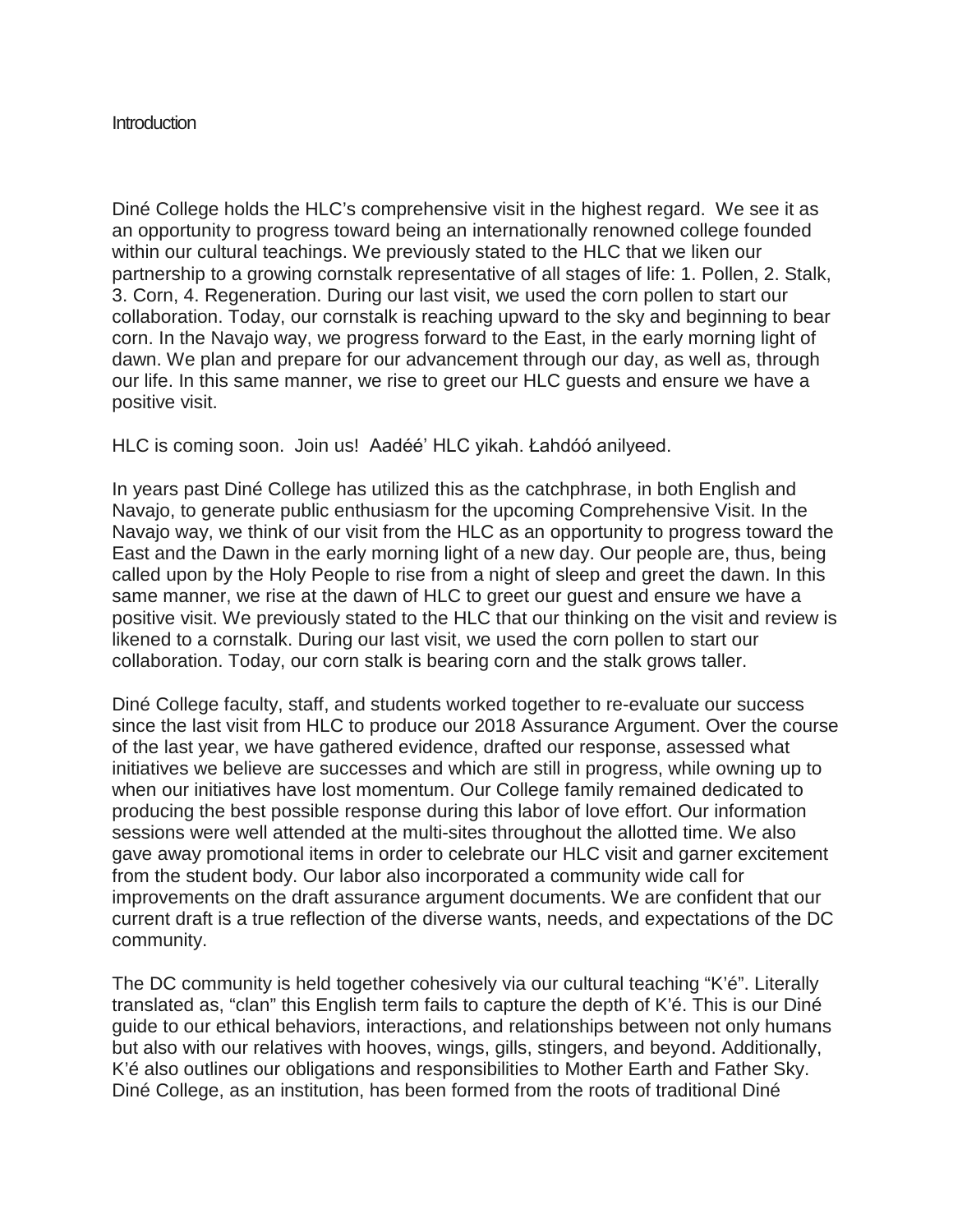cultural teachings including K'é. To be certain, K'é is a very broad and all-encompassing topic contained within the even larger notion of Sa'ah Naaghai Bikeh Hozhoon or SNBH. This larger idea, then, utilizes K'é as a tool to protect our way of life (Sa'ah Naaghai) in order to prosper and heal for a better present and future (Bikeh Hozhoon). Our goals, expressed in the Assurance Argument, are twofold: 1. Excellence in Education, and 2. Respect for our Traditions.

Our Assurance Argument writing experience has compelled us to learn more about replicating our successes and revising where needed to make our other endeavors successful. Your visit to our Traditional Homeland is held in the highest regard. Your feedback is going to be a welcomed outside and critical voice to help us continue building our institution. You, the visitors, are the next cultivators of our Diné process for continuous improvement and well-being.

## Accreditation History

- Navajo Community College Candidacy, March 22, 1972 July 20, 1976
- · Navajo Community College Accreditation granted: July 21, 1976

· Diné College Comprehensive Evaluation & Continued Accreditation, October 29, 2008

- · Diné College reaffirmation of accreditation, 2008 2009
- · Diné College Focus Visit, July 16, 2012
- · Diné College Comprehensive Evaluation, September 14, 2015
- · BA in Psychology, approved Fall 2016, Diné College
- · BS in Biology approved Fall 2016, Diné College
- · BS in Secondary Education, Science approved Fall 2016, Diné College
- · BS in Secondary Education, Math approved Fall 2016, Diné College
- · BS in Public Health, approved Fall 2017, Diné College
- · BFA in Digital Photography and Painting, approved Fall 2017, Diné College
- BA in Navajo Culture and Language, approved Fall 2018, Diné College

Highlights of the last 3 years

December 16, 2015 Diné College Names permanent President